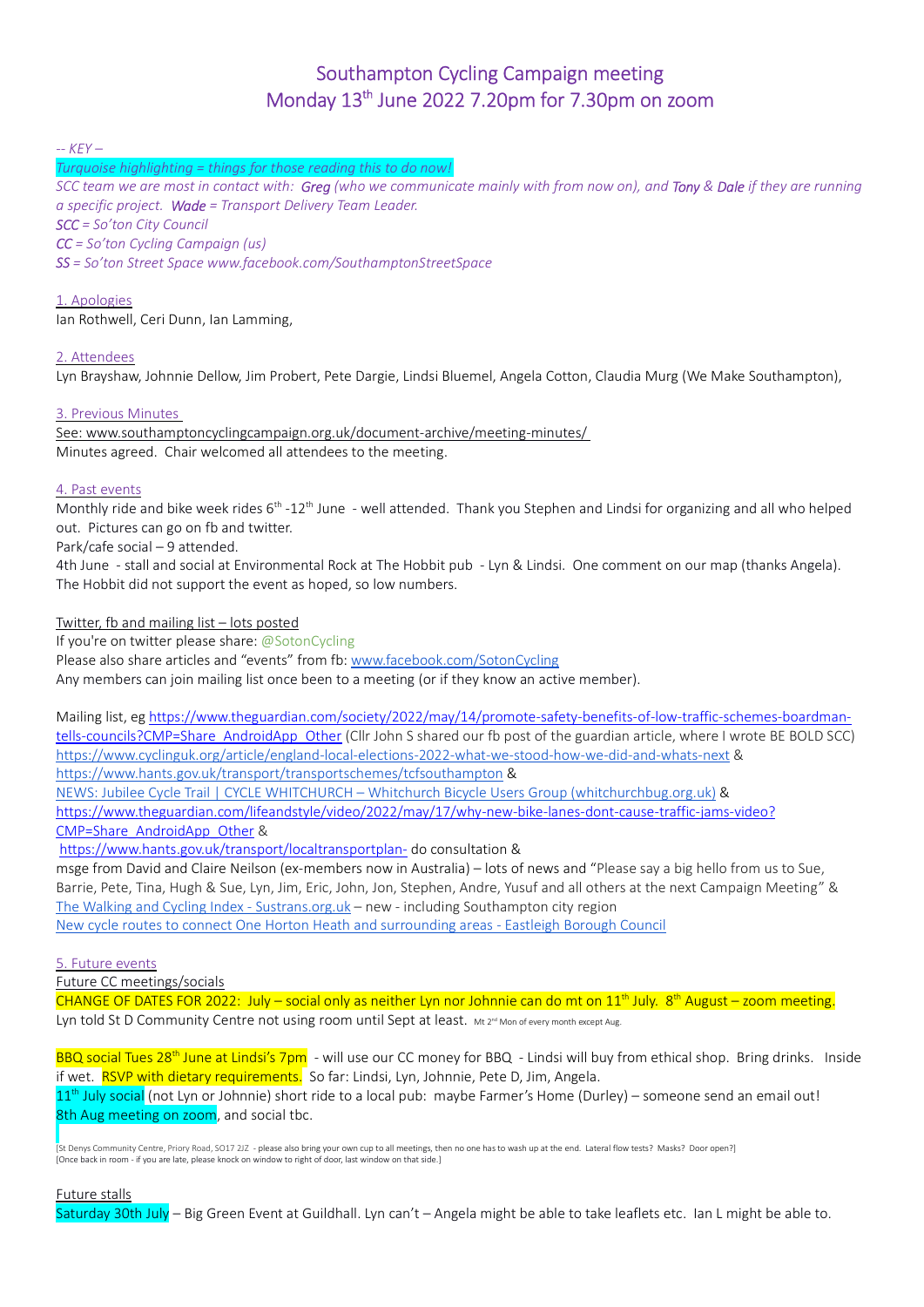The Southampton Sportive has been cancelled. They are doing one in Winchester on 24<sup>th</sup> Sept but probably won't be worth putting a banner up unless anyone wants to sort and take.

Summer 'Cycling Day of Action" – New Forest FoE

https://portsfest.co.uk/events/detail/rider-spoke on 30th June in Portsmouth

# Future rides

2022 monthly campaign ride leaflet – link here: www.southamptoncyclingcampaign.org.uk/rides/ - usually 10am on 3<sup>rd</sup> Sunday. Do print leaflets to go in bike shops, notice boards, libraries etc to promote us.

# Other future meetings/events

20th July 2pm Full Council: SCC Full Council meetings are being attended by members of FoE (Friends of the Earth) and other groups, as every single decision has an impact on our future and the future of our planet. Dates for next ones: 14 Sep, 16 Nov. We meet at 1.30 to bagsie 7+ front row seats, so we can stand and be visible when we want to be with our aprons saying CODE RED ("for humanity"). Please confirm a few days before FoEsoton@gmail.com. Bring water bottle(s), snacks and maybe something to occupy you such as knitting, mending, etc. We have spare red clothes. It can be tedious, but we will probably leave at the first break, and hopefully there will be plenty of deputations that we can support.

Bike Doctor – see My Journey visit website. Bike Kitchen at The Hub in Shirley Weds 7-9pm. Volunteers needed at Repair Café – either as bike repairer or taking email addresses and organising the queues. https://transitionsouthampton.org/projects-repair-cafe/

"If you'd like support to walk or cycle more then our new physical activity navigator Pete can help! Maybe you need help to grow your confidence with routes or you'd like to walk with others, or you need help getting a bike. Just get in touch through our website www.solinked.org.uk or phone 023 8021 6050. Being active is so good for our communities as well as our own physical and mental health and wellbeing."

6. Working groups - location then non-location. SCN = Southampton Cycle Network, NCN = National Cycle Network.

# We communicate mainly with Greg through a monthly email from us.

Co-ordinators of working groups communicate with Greg, Tony or Dale if they are running the scheme. Lots of pictures, videos and feedback links here: https://myjourneysouthampton.com/scn

- --- SCN1 Western Approach Jon Bingham (Co-ordinator), John, Pete, Tina, Liz, Colin, Jim, Ian.
- --- SCN1 Central Railway Bridge Stephen E (C), Jim.
- --- SCN2 Bitterne Road East/Thornhill Park Rd Eric (C), Lyn, Lindsi, Johnnie, Steve S.
- --- SCN3 Bursledon Rd A3024 Steve S (C), Eric, Lyn, Pete D.
- --- SCN4 Park & ride to Central Station via General Hospital and Hill Lane see SCN9.
- --- SCN5 The Avenue/Lover's Walk Working Group Lyn (C), Johnnie, Stephen E, Joanna (grzy…@), Pete D, Ceri, Angela, Lindsi,

John F, Simon, Bart, Pete, Tina, [no response twice from Andre, Ian R, Colin].

- --- SCN5 Portsmouth Rd Johnnie (C), Martin, Lindsi, Steve S.
- --- SCN6 Portswood/Swaythling/Stoneham Lane Angela (C), Johnnie, Lyn, Liz, Ceri, Simon.
- --- SCN7 Bitterne Triangle Eleanor (C), Lindsi, Liz, Jon B, John F.
- --- SCN8 Salisbury Rd Pete & Tina (C), Lindsi, Stephen E, John H.

--- SCN9 Hospital Orbital Route & SCN2 West & SCN4 – Michael/Johnnie (C), John H, John F, Katherine, Angela, Jim [no response from Colin, Pete, Tina]

- --- St Denys Johnnie (C), Katherine, John F, Pete D
- --- City Centre Lindsi (C), Stephen E, Liz, Chris, Simon.
- --- Eling John H (C), Jim, others when necessary.
- --- Lordswood Lane John H (C) Jim P others when necessary.
- --- Foyes corner group Lindsi (C), Colin, John H, Katherine, Andre, Ian R.

--- Mapping [& Signage] – Angela (lead liaison with SCC), Johnnie (lead on plot-a-route), Lyn, Lindsi, Jim, Stephen E, Eleanor, Eric, Tina, Izzy and OS.

Angela - Laurie said in April – "SCC is planning on an interactive map on line, like a Manchester one". Will ask Greg if Labour are rethinking the decision about not doing a paper map of Southampton? People would pay for them. A grant – community chest? Angela asked OS contact for vague price – someone may be able to make a map and charge for time - prices for large paper are roughly – A2 for 2000 £450, A1 50 (maximum) £95. If there's no tourist info now, how would visitors access a paper map – Civic Centre? We aren't keen on "tube style" maps. Plot-a-route can only have one route at a time on a map.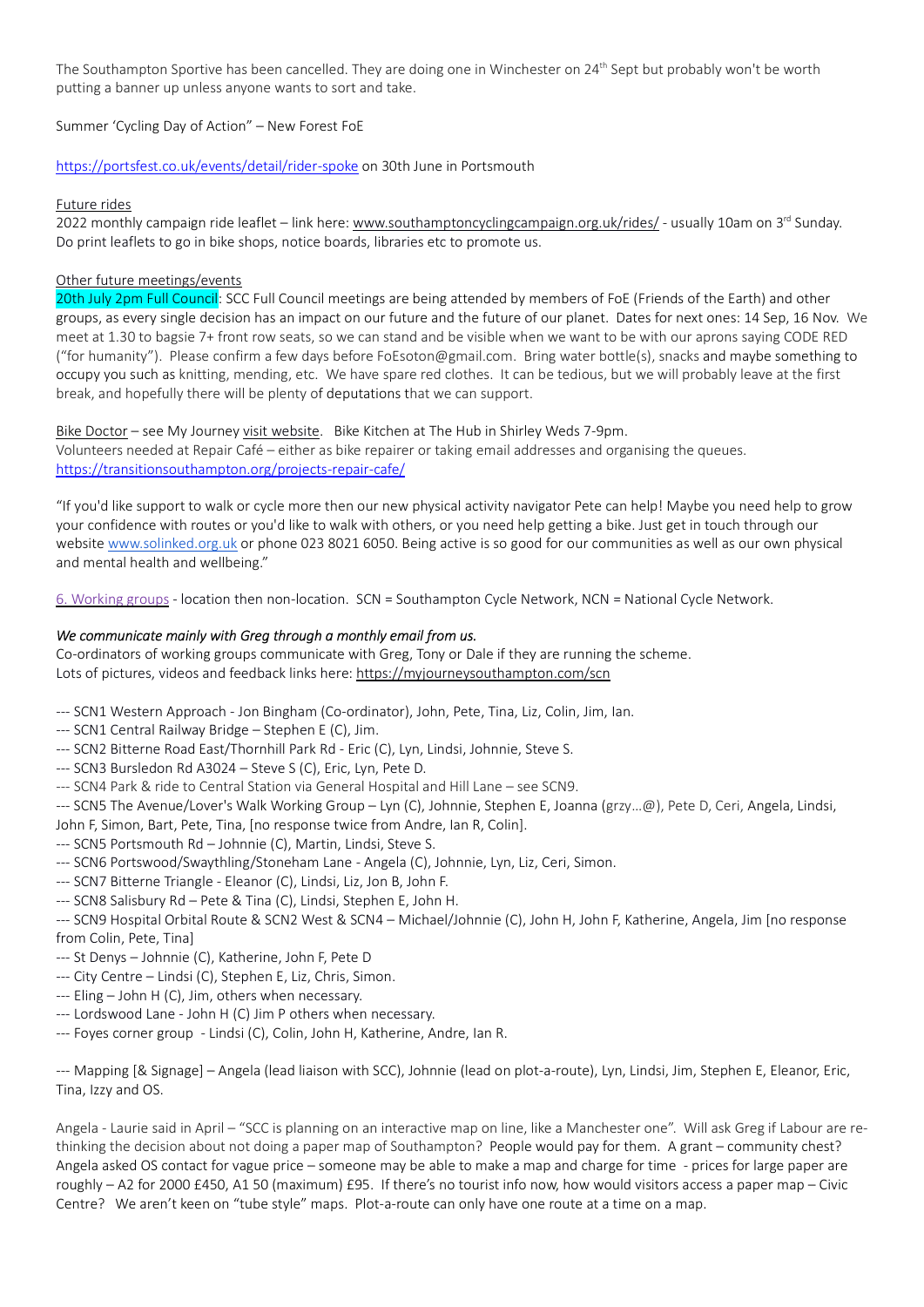[We were sent this a few months ago: "I thought you might be interested in this… https://goo.gl/maps/8DBn9ZodFL6kvcys5 It's a map I've been working on which maps all the SCN routes and demonstrates how information on the progress of different sections can be shown. It's not finished, but if it would be of use in your work then I'd be very happy to continue to work on it and to collaborate with others. Let me know what you think. Thanks, Chris]

Lindsi will see if Portsmouth etc have paper maps.

--- Traffic Orders/Planning applications: Lindsi (C), Johnnie, Jim, John H, Hugh, Eleanor, Pete & Tina.

--- Postcard and banner designs: Johnnie, Angela, John F, Lindsi.

--- Northam Rail Bridge: Lindsi (C), Lyn, ……. See Jan, Feb, March minutes as soon as we hear consultation dates. Lindsi submitted a FoI – can the current bridge be maintained with existing weight restriction, any figures for quantity of concrete for new bridge. They don't have hold any of this information – which is quite worrying – no environmental impact reports. Focus of campaign could be this, so an informed decision. Provision at the moment is good for north-south route – as under the road, although doesn't connect neighbourhoods. Asking Greg - are the sustainable transport team going to oppose this?

## 7. Updates – (TAKE A ZOOM PHOTO NOW)

a)[Lyn] Contact with SCC. Replies from Greg are in red.

Last year meetings with Cllrs got delayed/postponed/delayed/postponed. We will ask Greg if it's a good idea to copy certain cllrs in. If we don't hear from them about Cycle Forum this month contact them?

Lyn - send an email to all cllrs offering a cycle around local area or help to get to wherever they have meetings etc. Say we'd like to talk to you about how to get Southampton into a real cycling city. Is a cllr willing to be cc in to our monthly emails of issues. We will pair you up with a local person... Find email from before – Lyn took Lisa for a bike ride to show how to get to Regent's Park school etc – offer again.

Of interest to the group are work along Weston shore starts this week (13/6/22) to:

A, replace the shared use path at city boundary that was washed away in storm earlier this year. A new groyne to prevent stones being washed across path at high tide also being installed

B, revise design further along this path at Castle View / Abbey Hill. Remove the existing staggered barrier in middle of path and replace with 1.5m space wooden bollards and other soft measures as diagram.

The route will remain open during the work but will require cyclists to dismount at the short section passing work.

St Mary's - Thanks for the info - I did share it on fb when a question was asked. If you have a green light heading north so stay on the road (or if you miss the arrow), can there be a dropped kerb added so can join route to go behind bus stop? I will discuss the additional dropped kerb but intention is for cyclists travelling from that direction to come off at dropped kerb pre the signals.

#### Questions from May meeting:

As soon as possible please could you let us know which schemes are being brought back in now Labour back in (assuming they are bringing some back)? Please do let us know as soon as there are sites to visit with you. - Not yet confirmed. We are having briefing meetings on going and once confirmed we can share wider.

Near new bus "depo" area: Are there dropped curbs planned for down either side of old bank building – Albion Place and Castle Lane? At the moment, you have to go on pavement to Travellodge road to get to a dropped kerb, and we assume that whole area will be redone? - I have forwarded on this comment to Design lead to take into account. Cycle access being conserved as part of design within scope area.

Top of West Park Road still needs Except cycles sign. – Part of Inner Ring Road design for TCF scheme. Will be delivered with that.

Questions from April meeting (but then election):

Northam Rail Bridge – Are the sustainable transport team going to oppose this? There seems to have been no environmental impact assessment etc. – scheme ongoing discussion with Network Rail. SCC still working on design to improve walking and cycling access.

From 2 months ago - Old Meridian site – please can we hassle to hurry up and get tarmac (or a good permeable surface) on the rest of the path – some of it is so nice now. They are only just starting to build another block so it'll be ages before it's finished. Our previous communications showed a ramp but we hope it has been planned to be wider and easier to cycle on than original plan. The ramp exit when heading from Boardwalk on route 24 south needs to be rotated so just a corner and not a detour with uturn and zig zag? – planning is in discussion with developer about completing pedestrian and cycle links around development. This is part of the construction plan and tied into overall development.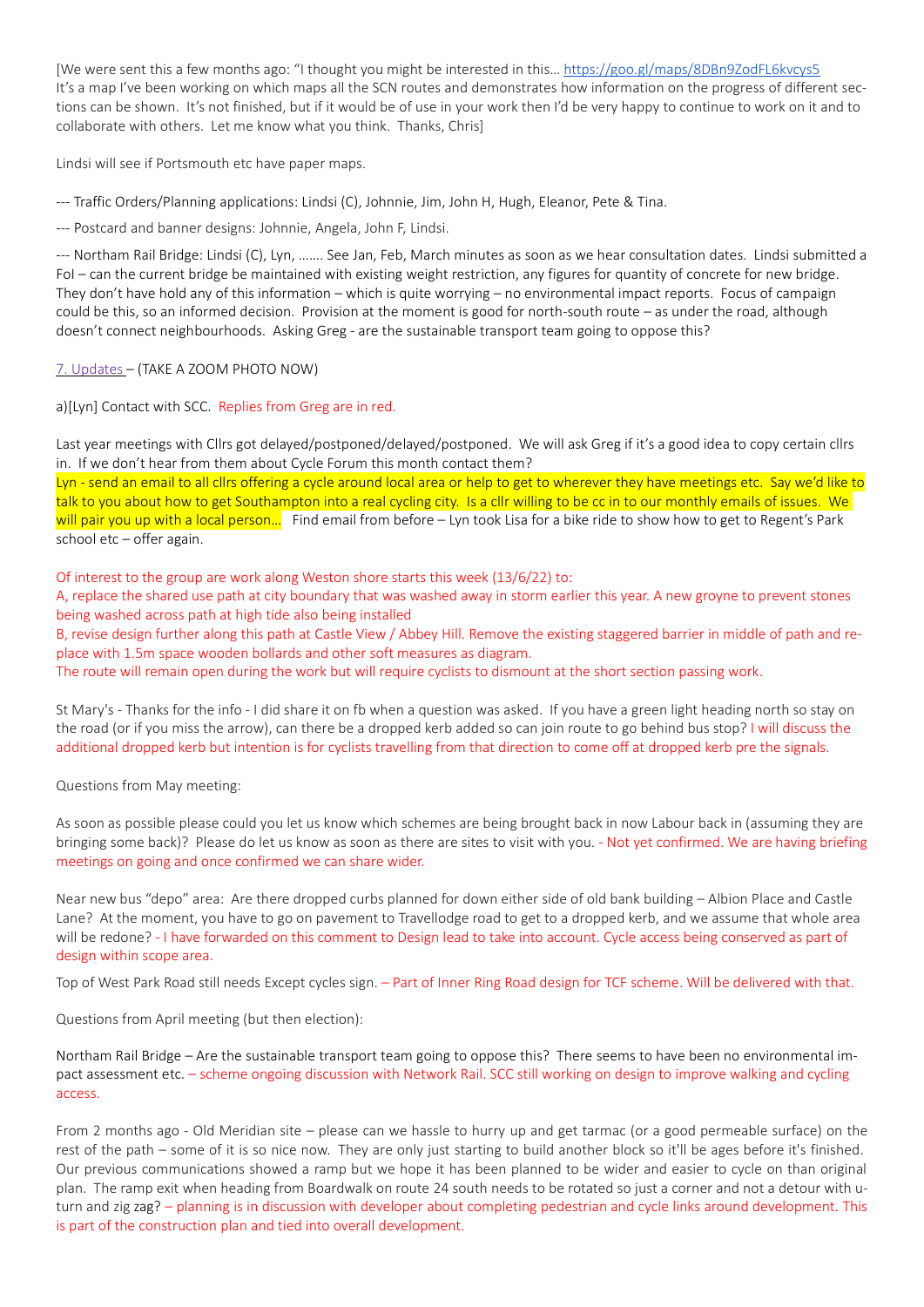We've been contacted by someone who cycles and works right by the junction that links Ogle Road/Above Bar Street. Could there be Share with Care discs, maybe tactile paving, and something to stop motorists frequently blocking it with parked vehicles either side please? – Request noted but not currently on programme / funded project. There are double yellow lines here so have reported to our parking enforcement team.

We've been contacted by someone who lives in Padwell Road (Inner Ave) having an increasing problem with high-speed rat-running, particularly at the junction with The Avenue. We did originally ask for modal filters all around this area but we ask again for many more modal filters here and by Avenue Rd, due to the high amount of rat-running. – Request noted but not currently on programme / funded project. Would require consultation with residents.

Today's questions for Greg compiled at end of this section.

b) [Lyn] Stalls – postcards/map - Jon making final version then Angela will email postcard to November Express.

We had a big map on our stall at Env Rock to get people talking to us. Angela provided bus map and Lyn coloured stickers - people can stick a numbered sticker, then write comments on a clipboard - we can then decide if we want to add on list to Greg. Had one comment - Resurface Priory Rd.

c) New Forest to Southampton cycle route given the go ahead – we had sent recommendations and they haven't got back – Johnnie will chase up as they said they would

"Plans for a 14.5 kilometre cycle route approved by HCC … Holbury, in the south, to Eling (and onward routes to Totton/ Southampton) in the north. The scheme will also provide cycling links within and between the communities of Waterside.

The £3.4 million scheme will be funded largely from the successful joint bid (by Hampshire County Council and Southampton City Council) for nearly £57 million from the Government's Transforming Cities Fund for new infrastructure to improve the way people travel around south west Hampshire.

https://www.hants.gov.uk/News/13052022ElingtoholburyTCF? utm\_ID=&utm\_medium=email&utm\_name=&utm\_source=govdelivery & https://www.dailyecho.co.uk/news/20184879.economic-boost-13m-pledged-refurbish-redbridge-causeway/?ref=ebln

d) [Johnnie] quite a few roads that needed it have been recently resurfaced that weren't on either list. The most recent list had a lot of cul de sacs. Johnnie will list worst roads that are well-used cycle roads to sent to Greg. Roads to be resurfaced – new list released for next year and looked at this year's and check any obvious omissions. Greg will take list from us (discussed at site visit). Eg terrible surfaces at top of Bitt Precinct by Red Lion/ Lawn Rd/ Priory Rd / Athelstan Rd https://www.dailyecho.co.uk/news/20010796.45-southampton-roads-set-resurfaced/?ref=ebln Here are the roads being resurfaced: https://www.southampton.gov.uk/news/article/more-than-150-southampton-roads-undergo-maintenance/ and https://www.southampton.gov.uk/news/article/southampton-city-council-announces-45-additional-roads-that-will-benefit-fromresurfacing-and-improvements/

e) [Lindsi] The Trial of the driver who killed Joe Burton on Hill Lane last summer is to take place at the Crown Court, starting on Friday  $27<sup>th</sup>$  May. At this stage it is impossible to know how long it will take. Lindsi went but once the trail date comes up Katherine plans on going and hopefully others can.

Do we need a working group who keep track of fatalities? Lindsi has list of last 10 years at least – for the Ride to remember. Should we officially identifying "high risk spots"? We can hear of dates of inquests here: https://www.hants.gov.uk/birthsdeathsandceremonies/coroners/inquests

f) [Johnnie] Mark Hancock contacted us about SWT bike spaces with fold-down chairs in same space. Are there any campaigns about this? Cycling UK do work on this. Do other groups?

Consistency and information about whether you need to book / how to book / etc – Ian draft to local train companies, share then send from us. Did Ian do this?

g) [Lyn] 9<sup>th</sup> June article with details of consultations https://www.dailyecho.co.uk/news/20199397.consultation-dates-set-new-20mph-zones-southampton/ Look out for consultations.

h) [Lyn] Newsletter – change of dates and socials – add anything in next week – by  $21^{st}$ https://docs.google.com/document/d/1Lxbske6W\_sFiMFe\_x-r5dcPxxNM\_2gUZBnFNpiNEeNo/edit?usp=sharing